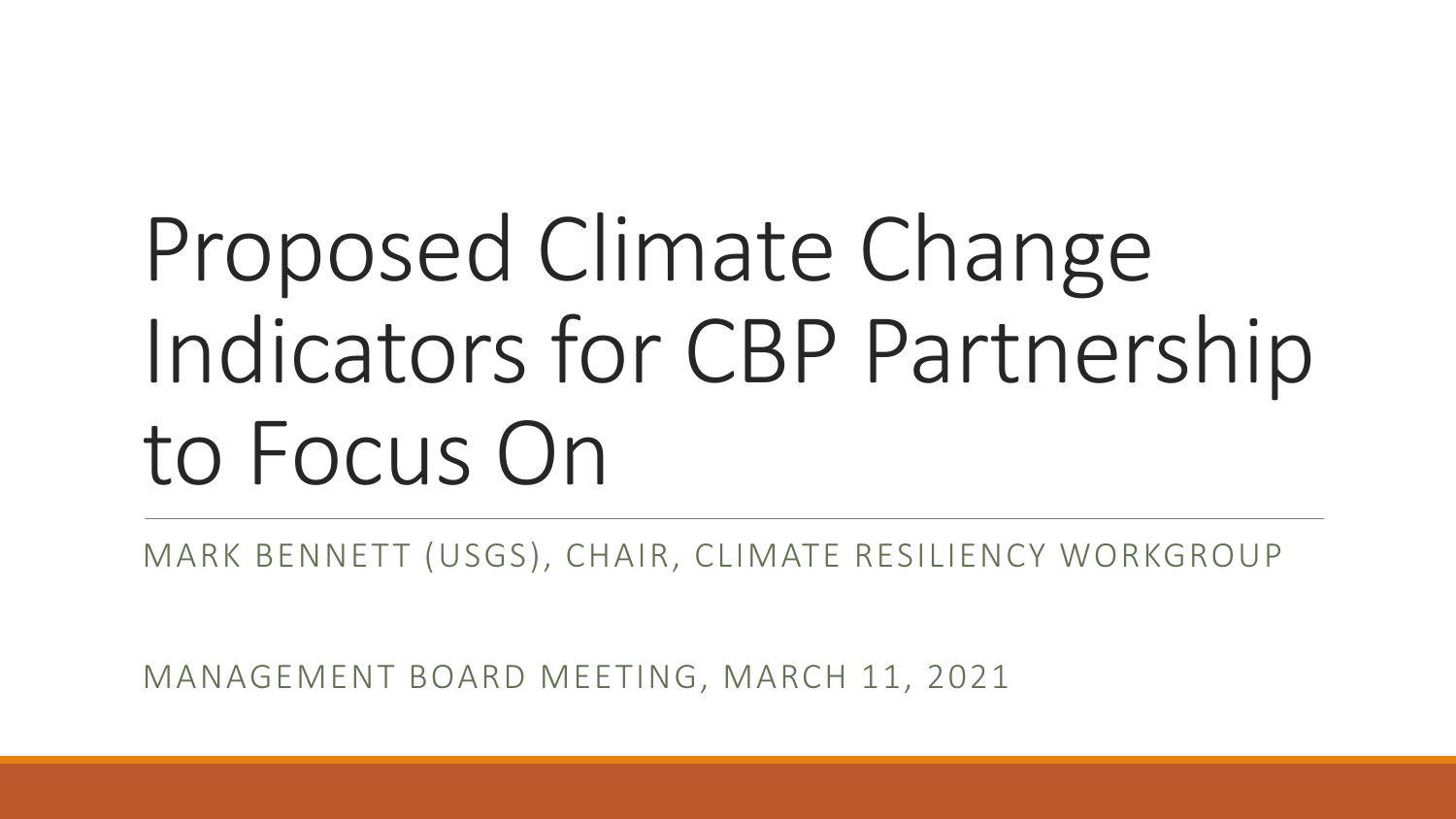### Request

- The Climate Resiliency Workgroup (CRWG), in coordination with STAR leadership and the Status and Trends Workgroup, will provide a descriptive list of which climate indicators have been prioritized based on requests from other GIT workgroups, recommended timeframes for updating, and potential responsible party for maintaining.
- Discussed list of climate change indicators during STAR February 2021 meeting.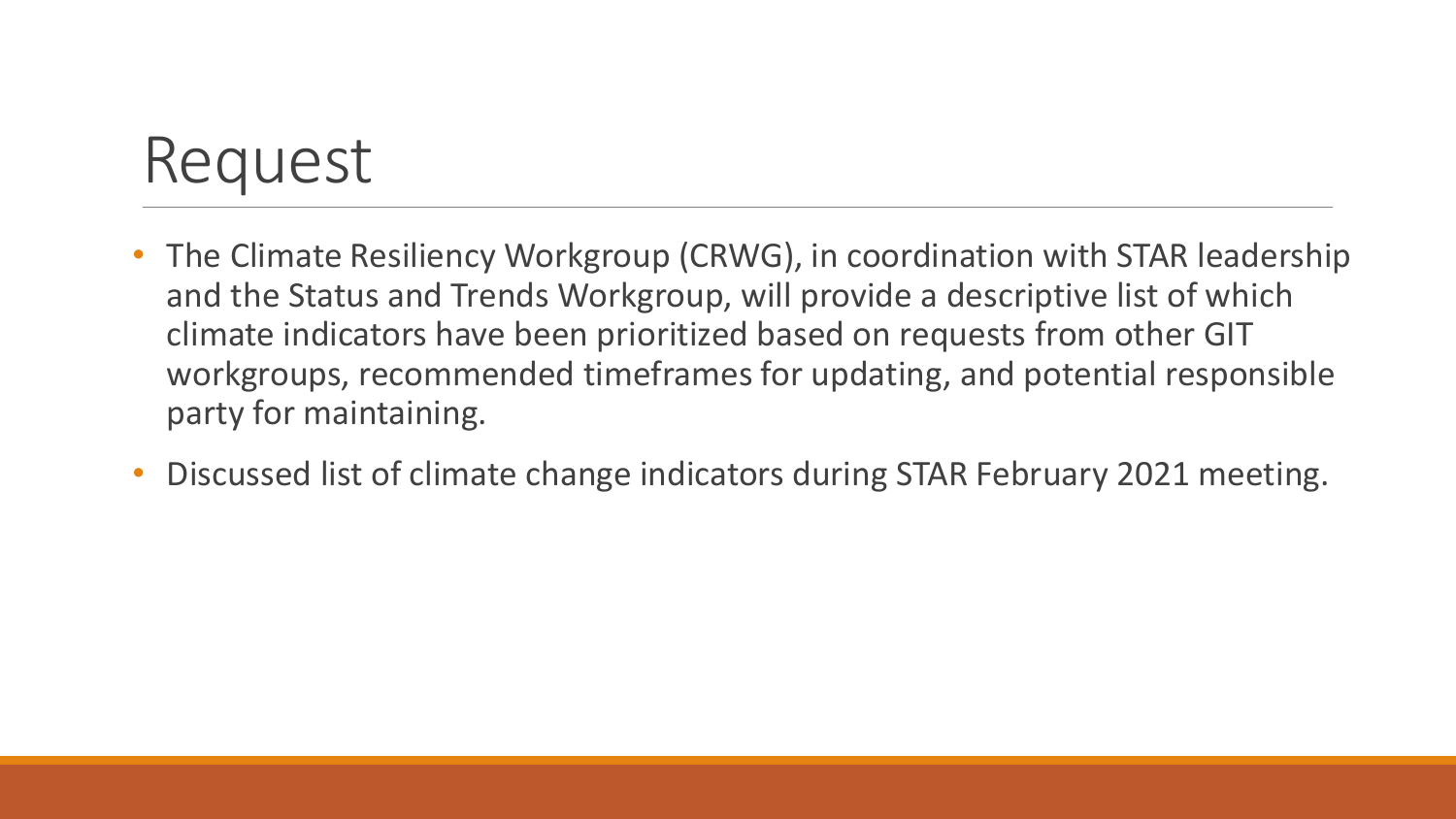## Background on CBP Climate Change Indicators

- 2017-2018: Climate Change Indicators for the Chesapeake Bay Program Implementation Strategy developed through GIT-Funded project with ERG
	- o ERG identified 210 potential climate change indicator topics
	- $\circ$  21 climate change indicator topics were prioritized for inclusion in the implementation plan based on workgroup input, feasibility, and data available
	- 7 of the 21 climate change indicators had data and methods already available to post on [Chesapeake Progress t](https://www.chesapeakeprogress.com/climate-change/climate-monitoring-and-assessment)hrough partnership effort with U.S. EPA National Indicator Team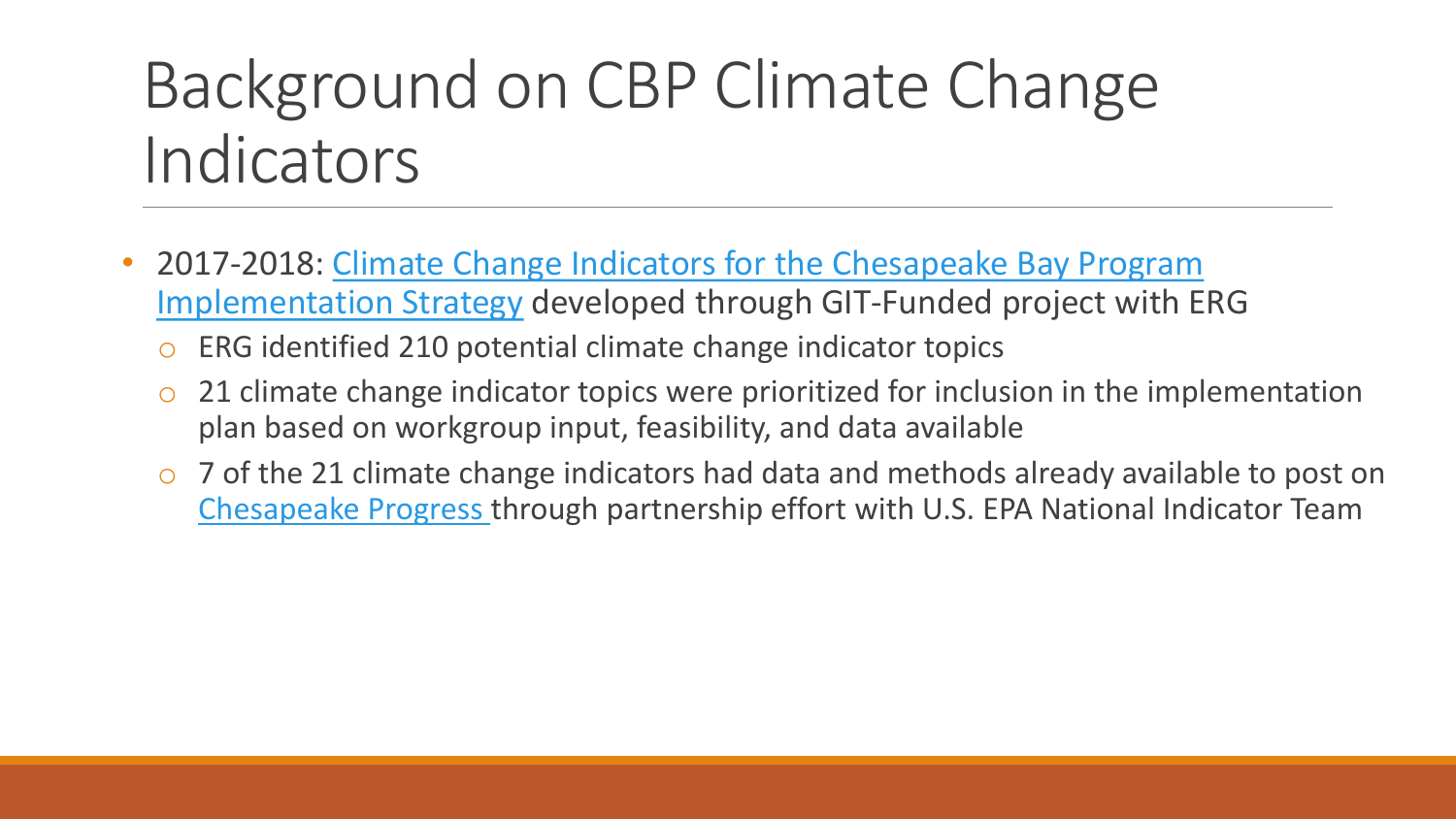# Challenges

- Management purposes for the existing climate change indicators were not clearly defined. They were not being used by the other workgroups?
- Majority of outcomes in the Chesapeake Bay Watershed Agreement are affected by climate change.
- Time-intensive to develop—involves complex data integration/synthesis.
- Any indicator developed also needs to be updated—requires coordination & updating of data analyses and metadata documentation.
- CRWG has limited resources and capacity for climate change indicator work partners needed.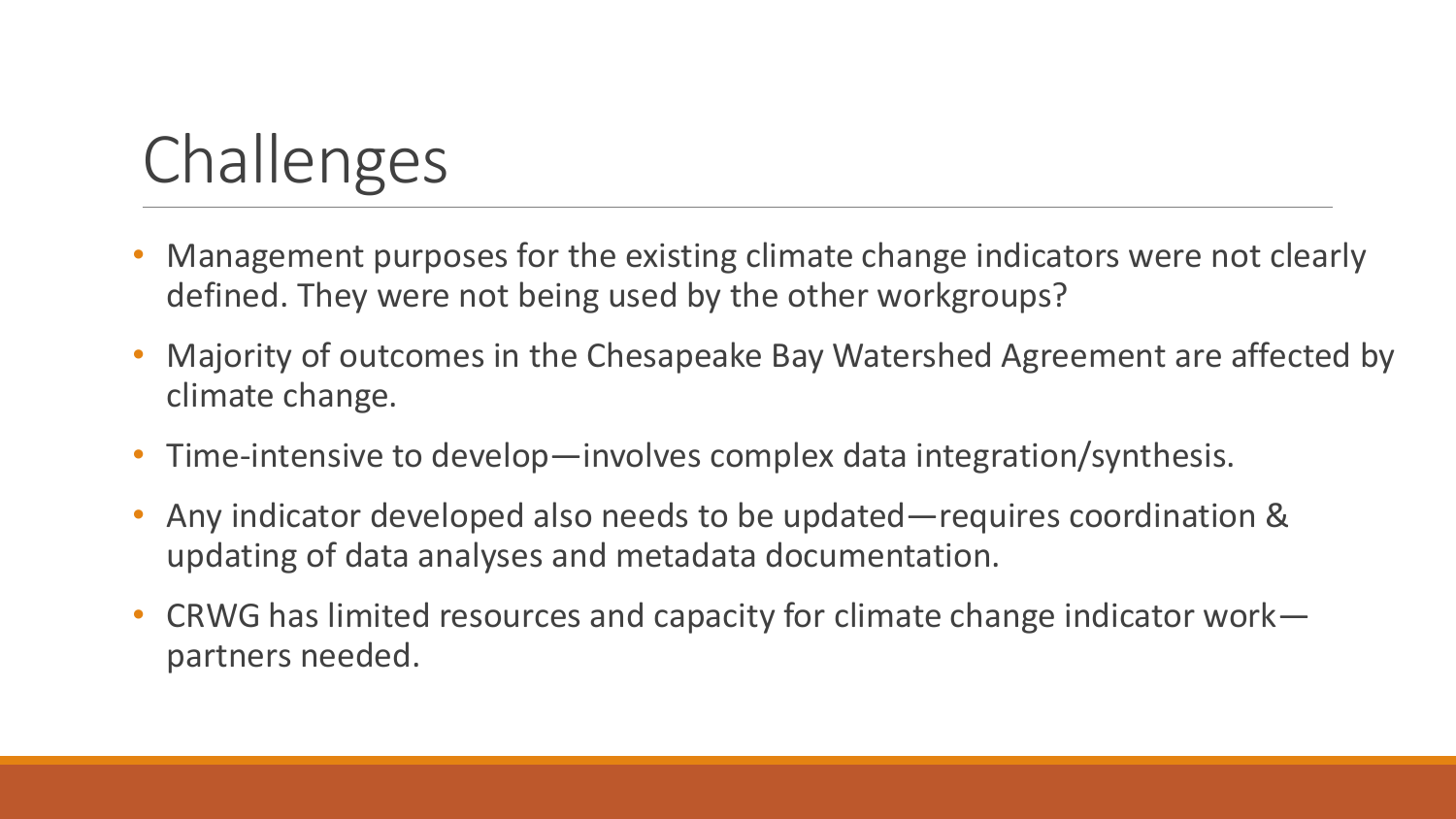# Guiding Principles Moving Forward with Climate Change Indicators

- Has clearly defined management purpose to inform adaptation decision-making for Chesapeake Bay Watershed Agreement outcomes (e.g., water quality, habitats, living resources)
- Has respective workgroup to lead coordination in updating the climate change indicators related to their outcome(s) and review metadata documentation
- Has agency/organization committed to being the indicator developer (pulls data, formats indicator, run stats)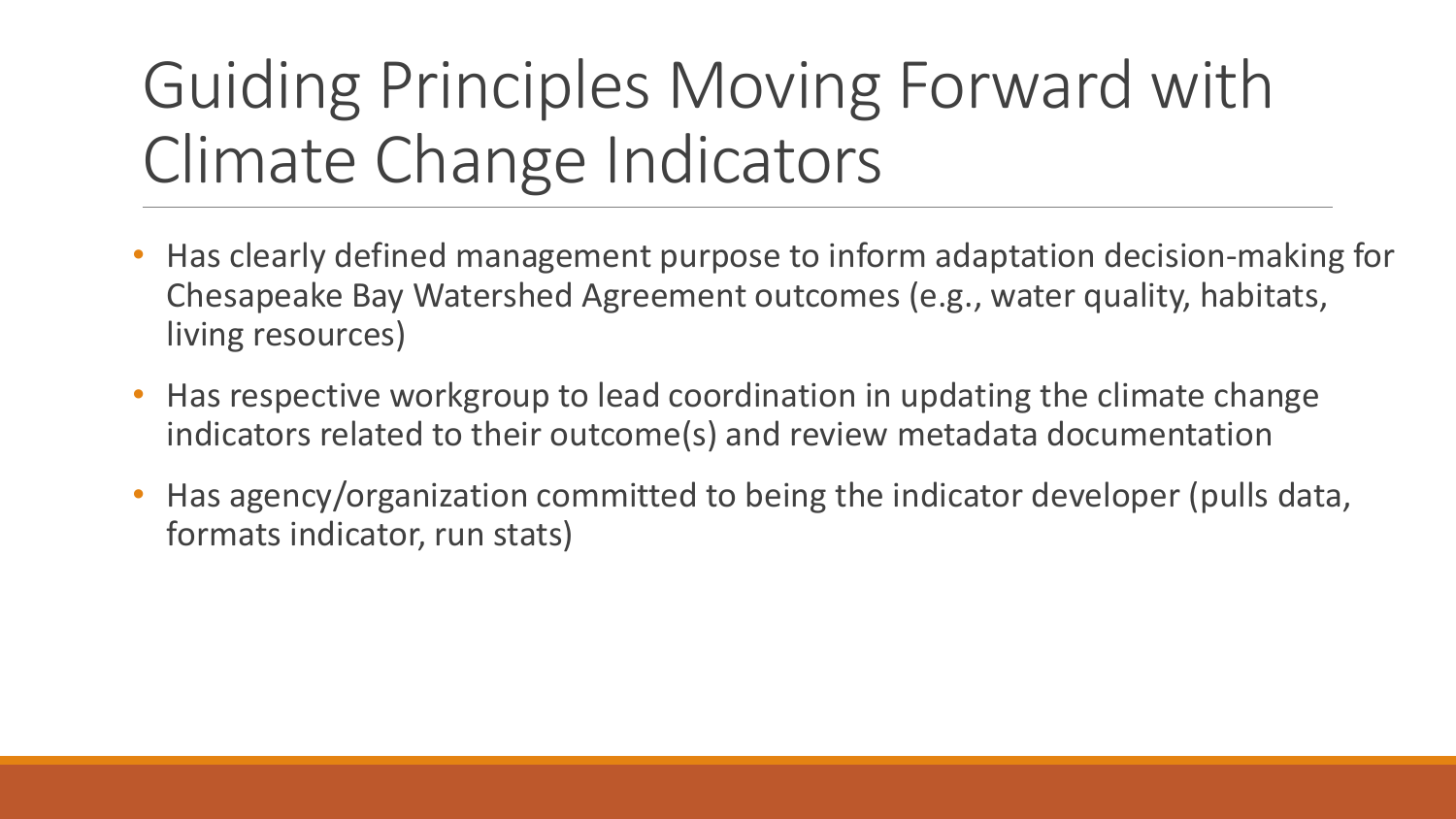### CRWG Role

- Assist workgroups in identifying management purposes related to climate change impacts and adaptation strategies
- Help identify potential data sources and indicator developers
- Collaborate with workgroups on GIT-funded projects aimed to develop and/or update climate change indicators
- Advise on result summaries for Chesapeake Progress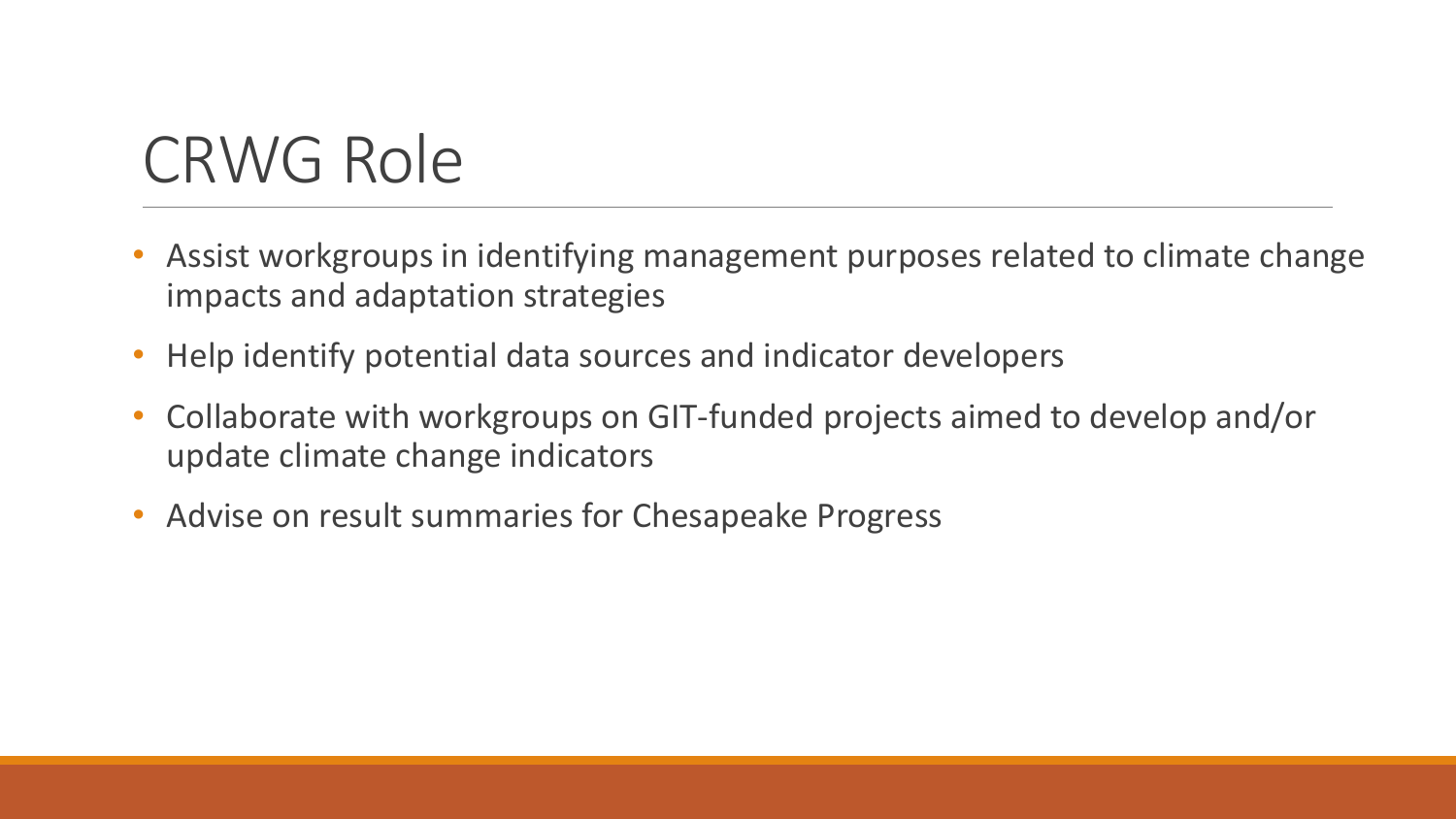### CRWG-Proposed Climate Change Indicator Decisions

### **Exists On Chesapeake Progress**

- Leave Method As Is-Updates Planned
	- Avg. Air Temperature Increase
	- Total Annual Precip Change
- Possible Refinement of Method to Better Connect with Chesapeake Bay Outcomes
	- Stream Temperature Change\*
	- Relative Sea Level Rise
	- Change in High Temperature Extremes
- Static—No Updates Planned (Need Lead to Better Connect with Chesapeake Bay Outcomes)
	- River Flood Frequency\*
	- River Flood Magnitude\*

### **New (Not Currently on Chesapeake Progress)**

- Method being Explored
	- Tidal Bay Water Temperature Change

### \*data updates currently not available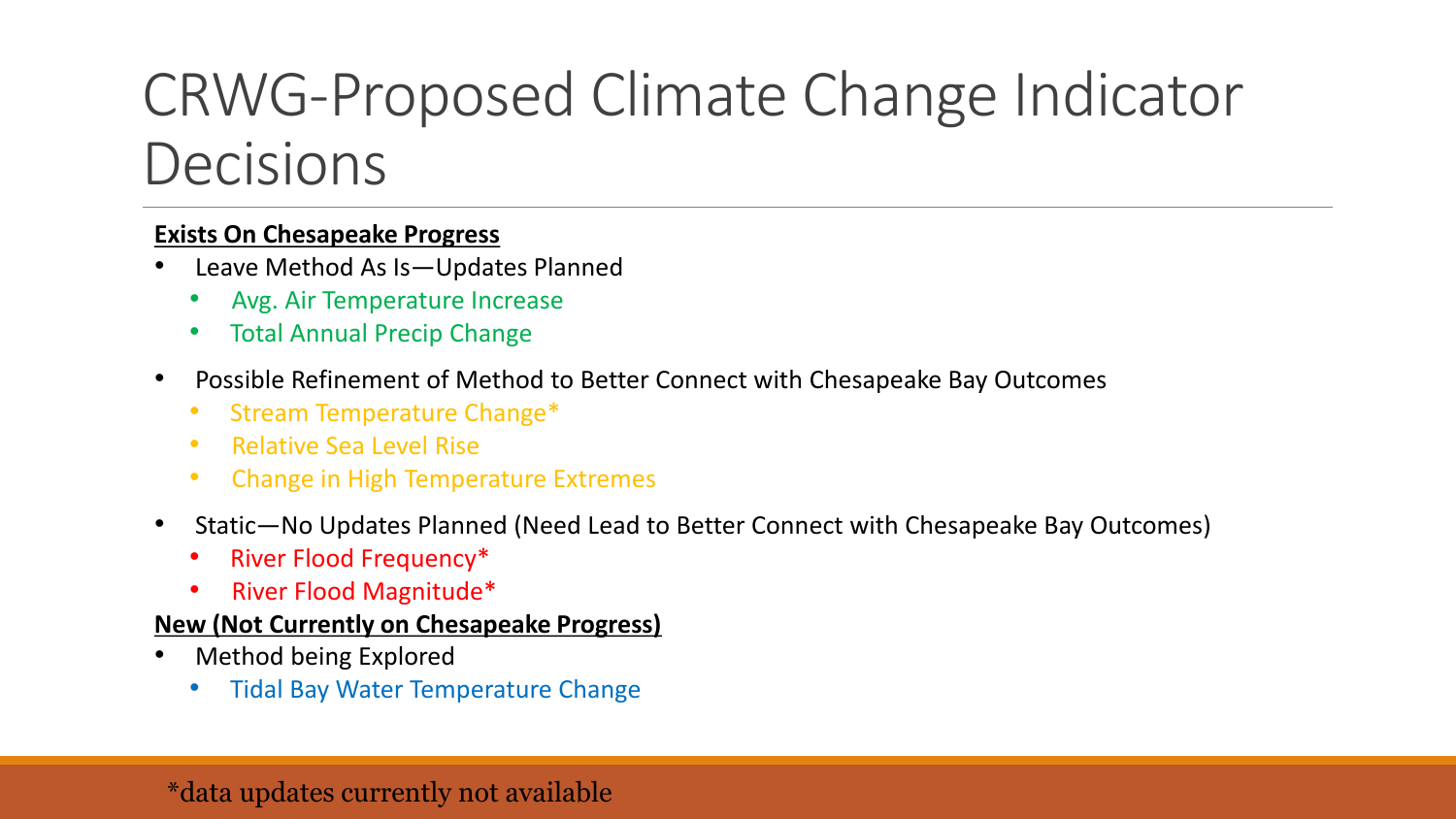### Existing (Leave Method As Is) – Air Temperature and Precipitation Change

- **Average Air Temperature Increase** & **Total Annual Precipitation Change**
	- Utility: Communication of overall general trends
	- Cross-workgroup: **Status and Trends**, Communications Workgroup (Bay Barometer), CRWG
	- Indicator developer: U.S. EPA National Indicator Project
	- Status: Ready for updates send data request to U.S. EPA
	- Timeframe: Update every 3 years? 5 years?

#### **Interactive Maps**

Average Air Temperature Increases in the Chesapeake Bay Watershed (1901-2017)



\*bolded workgroup = potential workgroup to coordinate updates with indicator developer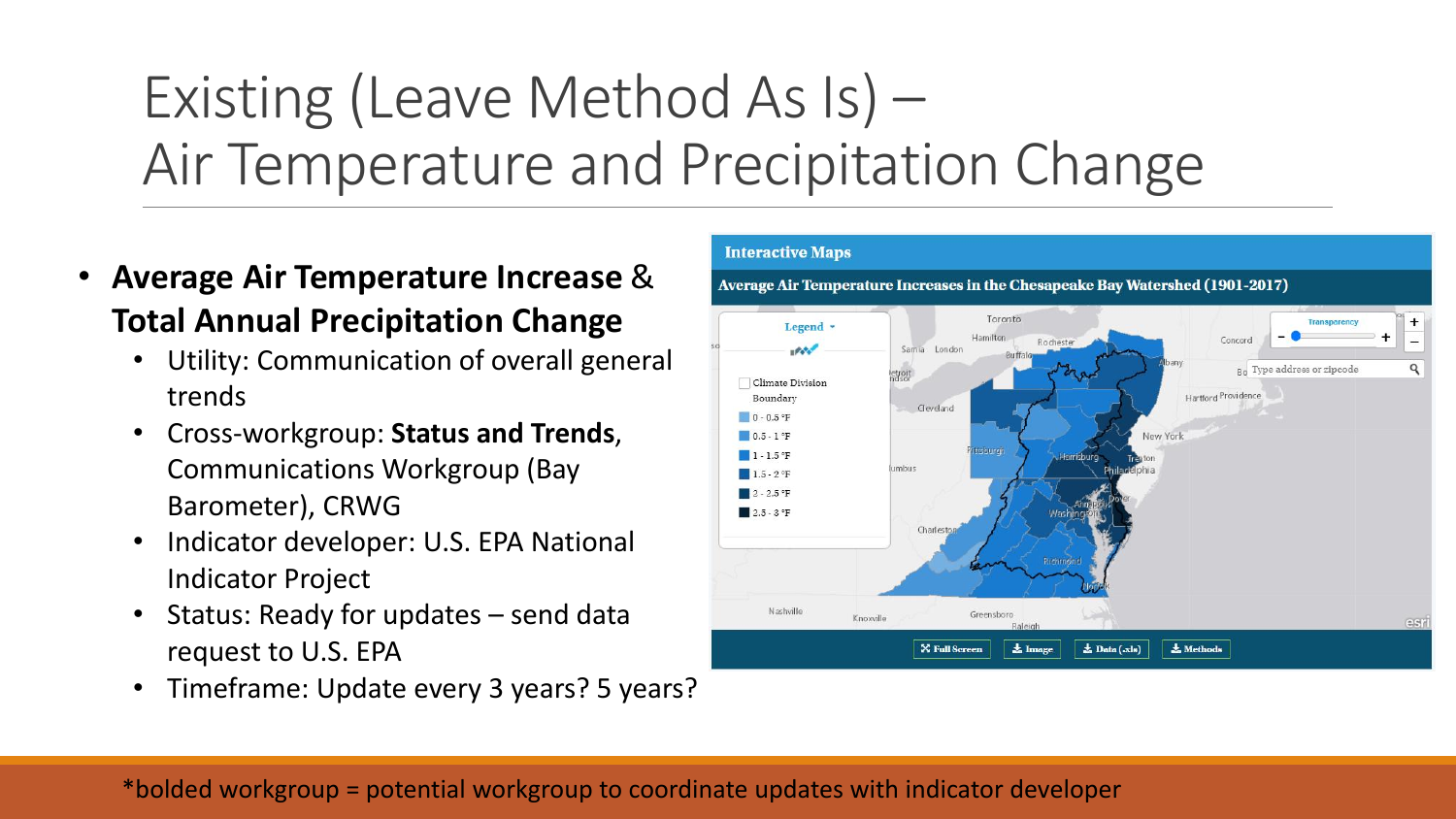# Existing (Possible Method Refinement) – Stream Temperature

- Revise **Stream Temperature Change** indicator – relate to healthy watersheds
	- Utility: Identifying and protecting resilient brook trout habitat—Healthy Watersheds Assessment includes projected brook trout occurrence with 6 degree Celsius change
	- Cross-workgroup: **Healthy Watersheds GIT**, Brook Trout, CRWG
	- Indicator developer: USGS provides stream temperature updates (currently delayed)
	- Status: Method being explored; 2021 STAC Rising Water Temp workshop
	- Potential Timeframe: Coincide with Healthy Watersheds Assessment Updates

### Healthy Watersheds GIT & CRWG Collaboration



Image Credit: Nora Jackson, Healthy Watersheds Jane Hawkey, Integration and Application Network, University of Maryland Center for Environmental Science [\(ian.umces.edu/imagelibrary/](http://ian.umces.edu/imagelibrary/))

\*bolded workgroup = potential workgroup to coordinate updates with indicator developer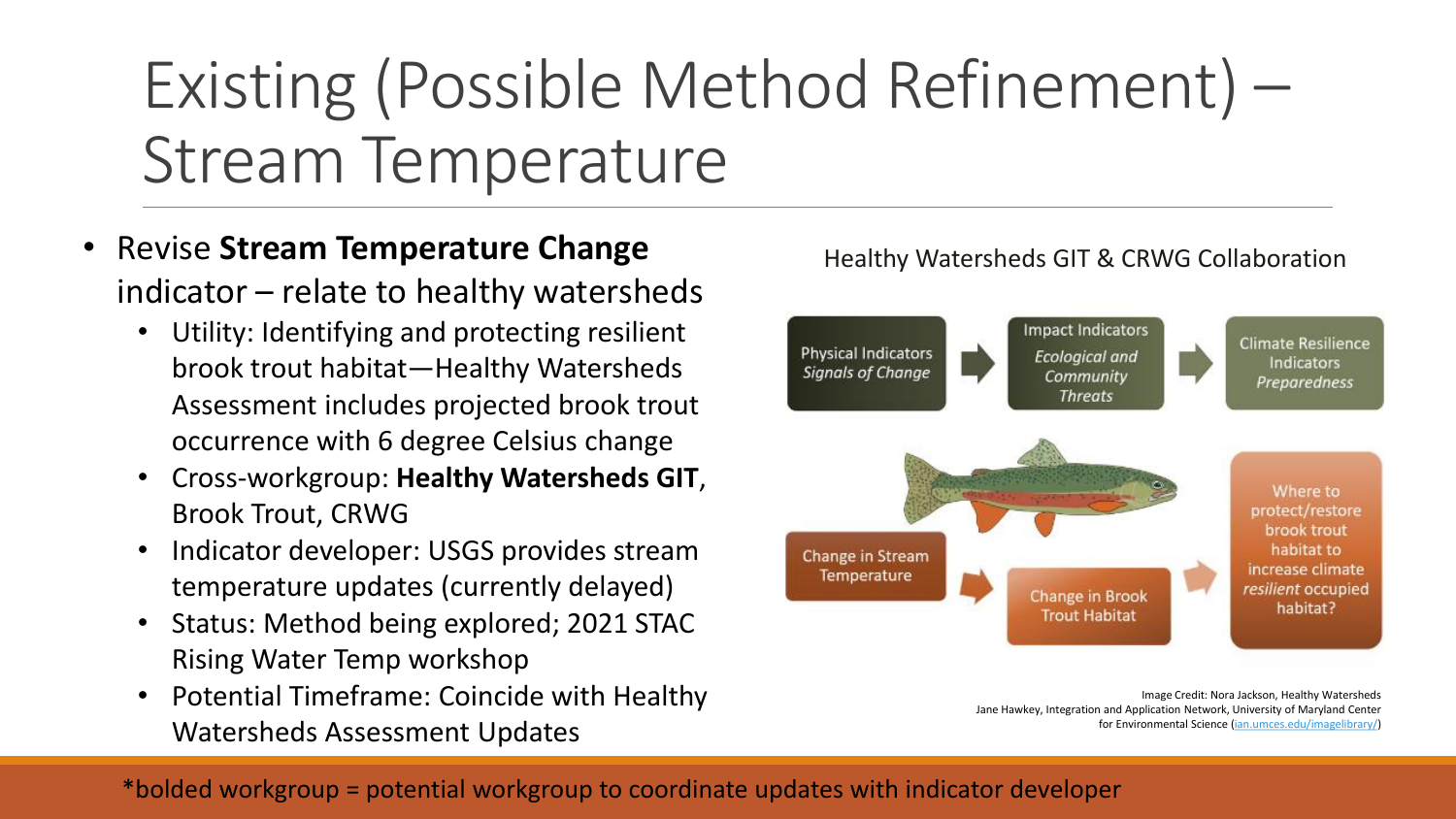# Existing (Possible Method Refinement) – Sea Level Rise

- Revise **Sea Level Rise** indicator **–** relate to tidal wetland change
	- Utility: Assess wetland losses (conversion to open water) and gains (migration potential related to adjacent land-use) using sea level rise projections
	- o Cross-workgroup: **Wetlands**, GIS Team, CRWG
	- Potential indicator developer: TBD
	- o Status: Method being explored; GIT-Funded Project, "Synthesis of Shoreline, Sea Level Rise, and Marsh Migration Data for Wetland Restoration Targeting"
	- o Timeframe: TBD



Exploring location-based option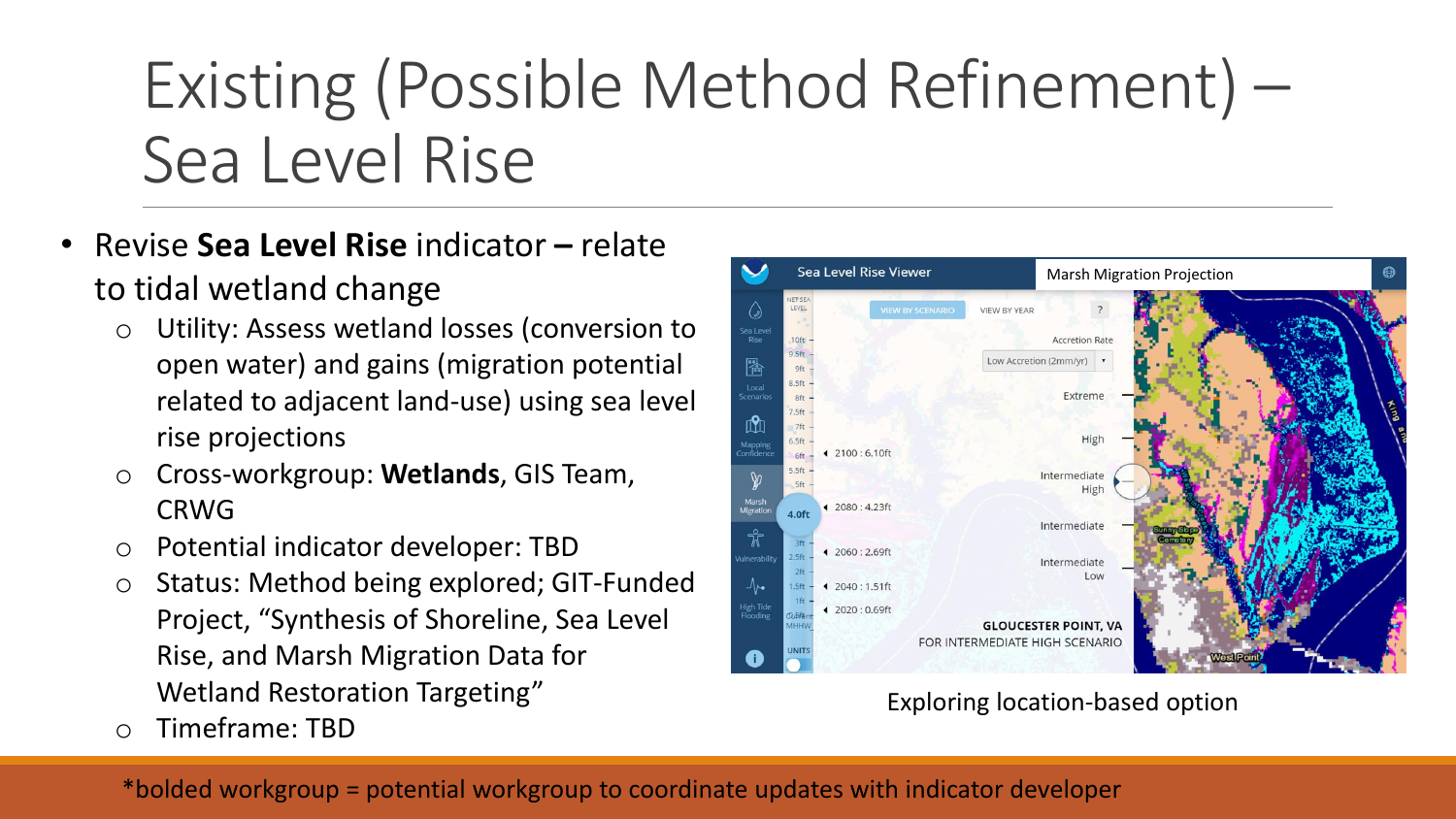# Existing (Possible Method Refinement) – High Temperature Extreme

- Revise **Change in High Temperature Extreme** indicator—relate to tree canopy outcome
	- o Utility: Connect changes in high temperature extremes with vulnerable underserved communities to inform tree canopy resilience projects
	- o Cross-workgroup: **Forestry**, DEIJ, CRWG
	- o Indicator Developer: TBD
	- o Status: Forestry workgroup exploring available tree canopy and environmental justice data sources; CRWG and Forestry workgroups are planning to meet to discuss implementation strategy
	- o Timeframe: TBD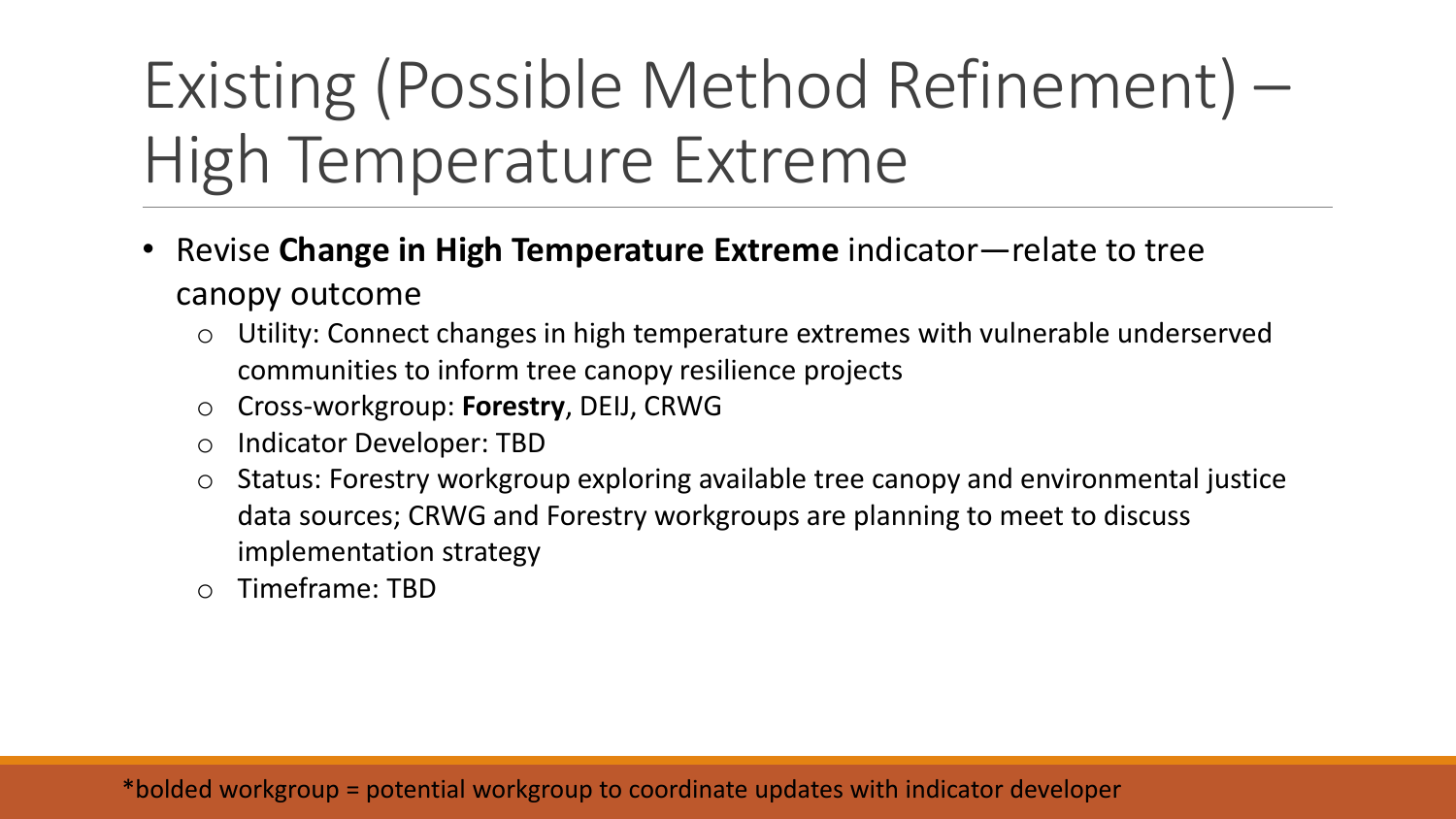### New – Tidal Bay Water Temperature

- Develop **Bay water temperature change** indicator relate to habitat and living resources
	- Utility: Connect with WQ thresholds for fish and SAV management
	- Cross-workgroup: STAR, Modeling, Integrated Trends Analysis, Status and Trends, Water Quality, SAV, Fisheries GIT, Habitat GIT, Modeling, Monitoring
	- Potential indicator developer: NOAA, ITAT, CB monitoring network
	- Status: Method being explored; STAC workshop, "Rising Watershed and Bay Water Temperature – Ecological Implications and Management Responses
	- Timeframe: TBD

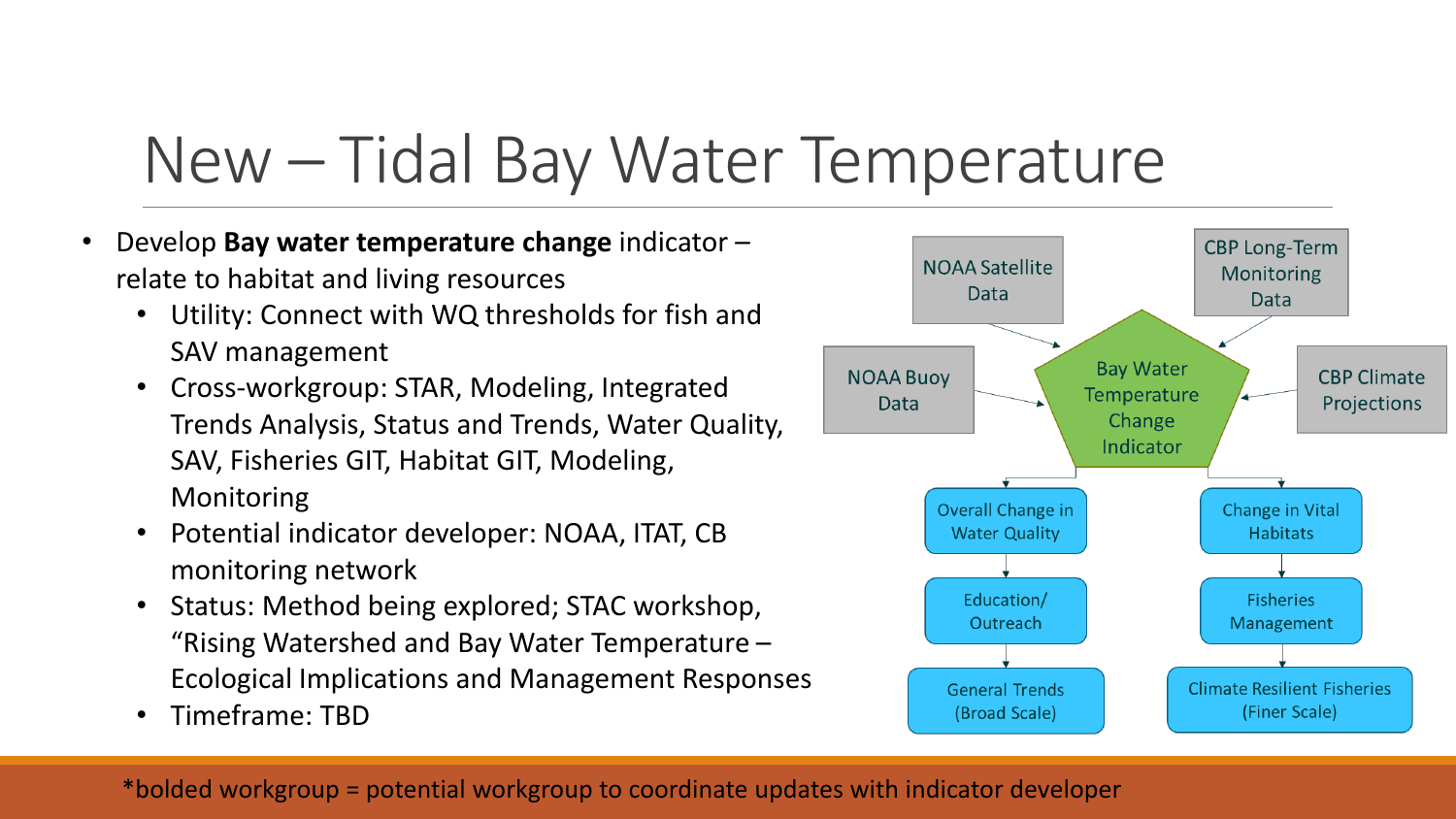### CRWG-Proposed Climate Change Indicators to Focus On (Next 2-4 Years)

### **Exists On Chesapeake Progress**

- Leave Method As Is-Updates Planned
	- Avg. Air Temperature Increase—general trends for communication
	- Total Annual Precip Change—general trends for communication
- Possible Refinement of Method to Better Connect with Chesapeake Bay Outcomes
	- Stream Temperature Change\*—connect with stream health and brook trout habitat
	- Relative Sea Level Rise—connect with wetlands and adjacent land use (e.g., forest, ag)
	- Change in High Temperature Extremes—connect with tree canopy and Environmental Justice

### **New (Not Currently on Chesapeake Progress)**

- Method being Explored
	- Tidal Bay Water Temperature Change—connect with water quality thresholds for fish and SAV